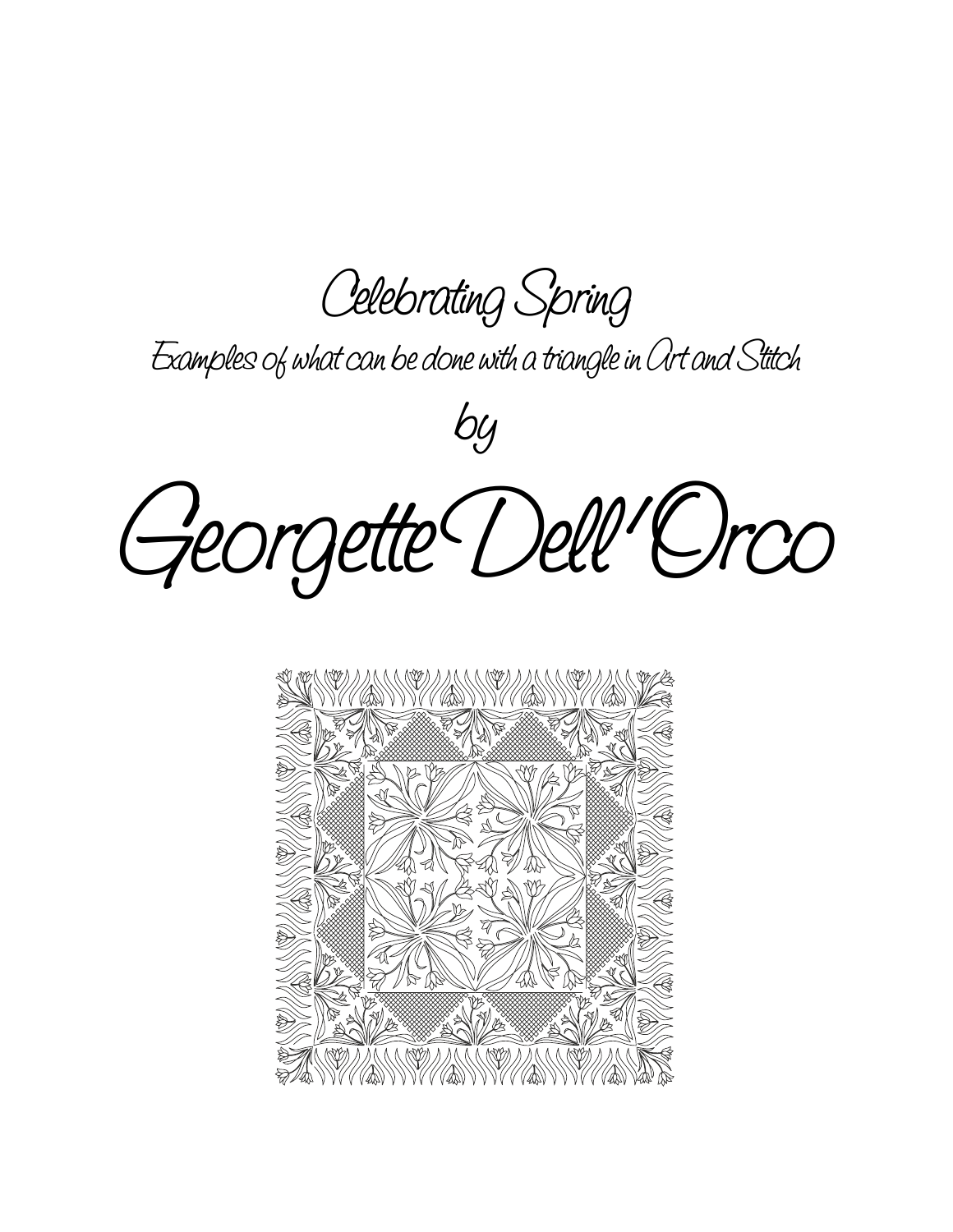## Celebrating Spring

by Georgette Dell'Orco - http://www.quiltersniche.com/ The designs in these examples are included in the Art and Stitch Library, folder Designers Collection



₩

An asymmetrical triangle with the beginning and end point on the same horizontal line.



Two triangles made into a block Bottom triangle was rotated 180 degrees (or mirror both vertically and horizontally)



Rotated 45 degrees



Repeated edge to edge



Two rows used as a border with mitered corners



4 Triangles made into a frame



4 blocks combined

© Copyright Quilters Niche. Pattern may be modified to suit your own or customer's quilt. It may not be shared, sold, or distributed in any way. 2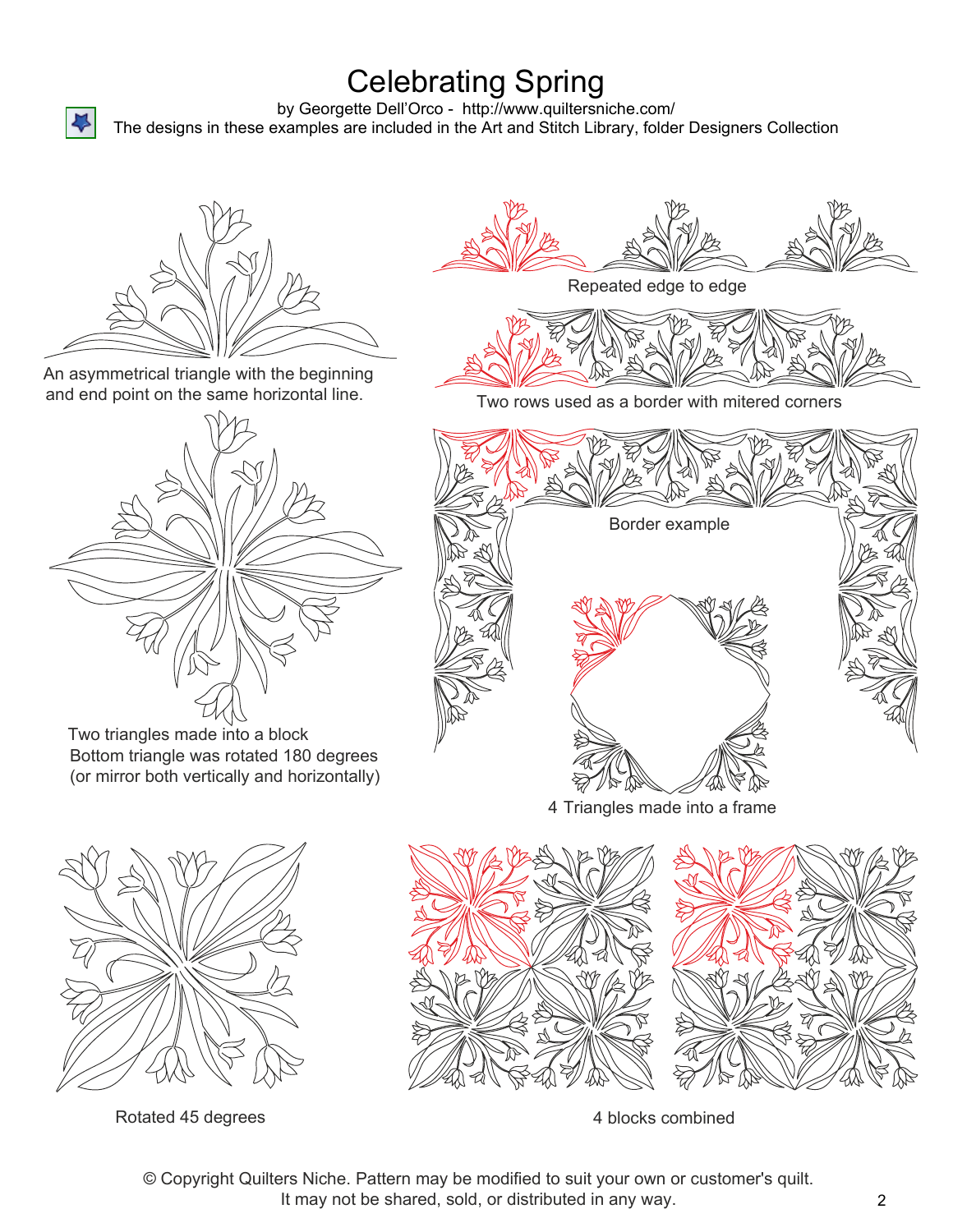## Celebrating Spring

by Georgette Dell'Orco - http://www.quiltersniche.com/ The designs in these examples are included in the Art and Stitch Library, folder Designers Collection



R.

This triangle is almost the same as the previous one, except that the beginning and end points have been moved.





Triangle split in half The 2 halves added to a complete triangle to make an edge to edge design.



Used edge to edge



4 triangles combined into one large block



The same block placed into the frame pictured on the previous page

© Copyright Quilters Niche. Pattern may be modified to suit your own or customer's quilt. It may not be shared, sold, or distributed in any way. 3